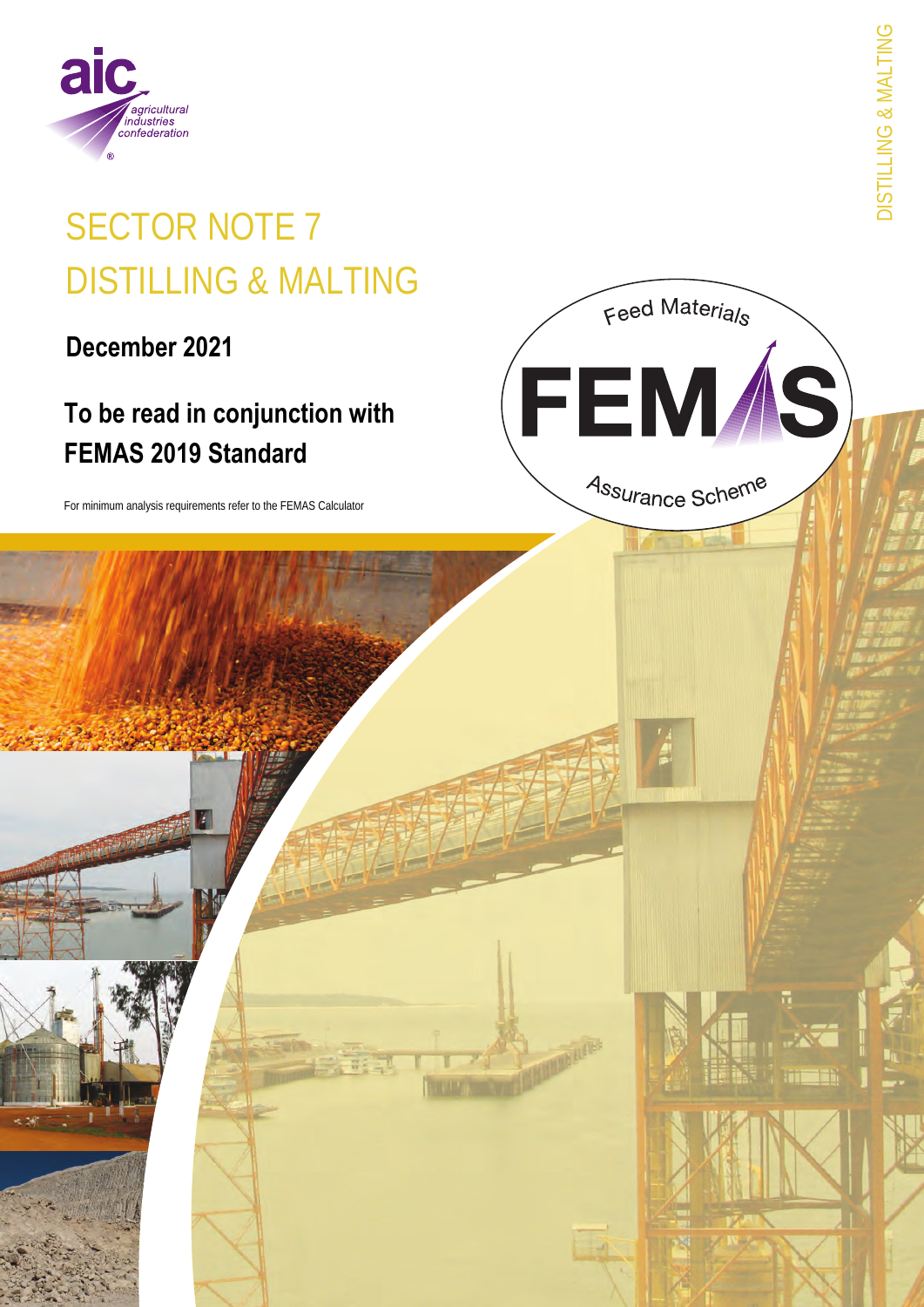### **FEMAS Sector Note No. 7 – Distilling and Malting**

These Sector Notes apply to businesses producing distillery and malt by-products for use in animal feed, including: draff, pot ale, pot ale syrup, dried distillers grains, malt culms, malt residual pellets, small grains / screenings.

These Notes are not exhaustive, and are intended to assist in the application of the corresponding requirements of the FEMAS Standard and are not to be considered in isolation.

**Section 1** of these Sector Notes includes definitions of specific relevance to this sector.

**Section 2** of these Sector Notes includes those additional requirements of the FEMAS Scheme specific to this sector and with which Participants **must** comply in order to achieve certification under the FEMAS Scheme.

**Section 3** of these Sector Notes includes additional guidance (shown in italics) specific to this sector, which will assist Participants in interpreting the FEMAS Standard for their sector.

#### **NOTE: Revisions introduced in this edition of the Sector Notes are highlighted in Bold Blue**

#### **1 Definitions**

| Distillery &    | By-products derived from the production of malt and distilled spirits for |
|-----------------|---------------------------------------------------------------------------|
| Malt By-        | human consumption.                                                        |
| <b>Products</b> |                                                                           |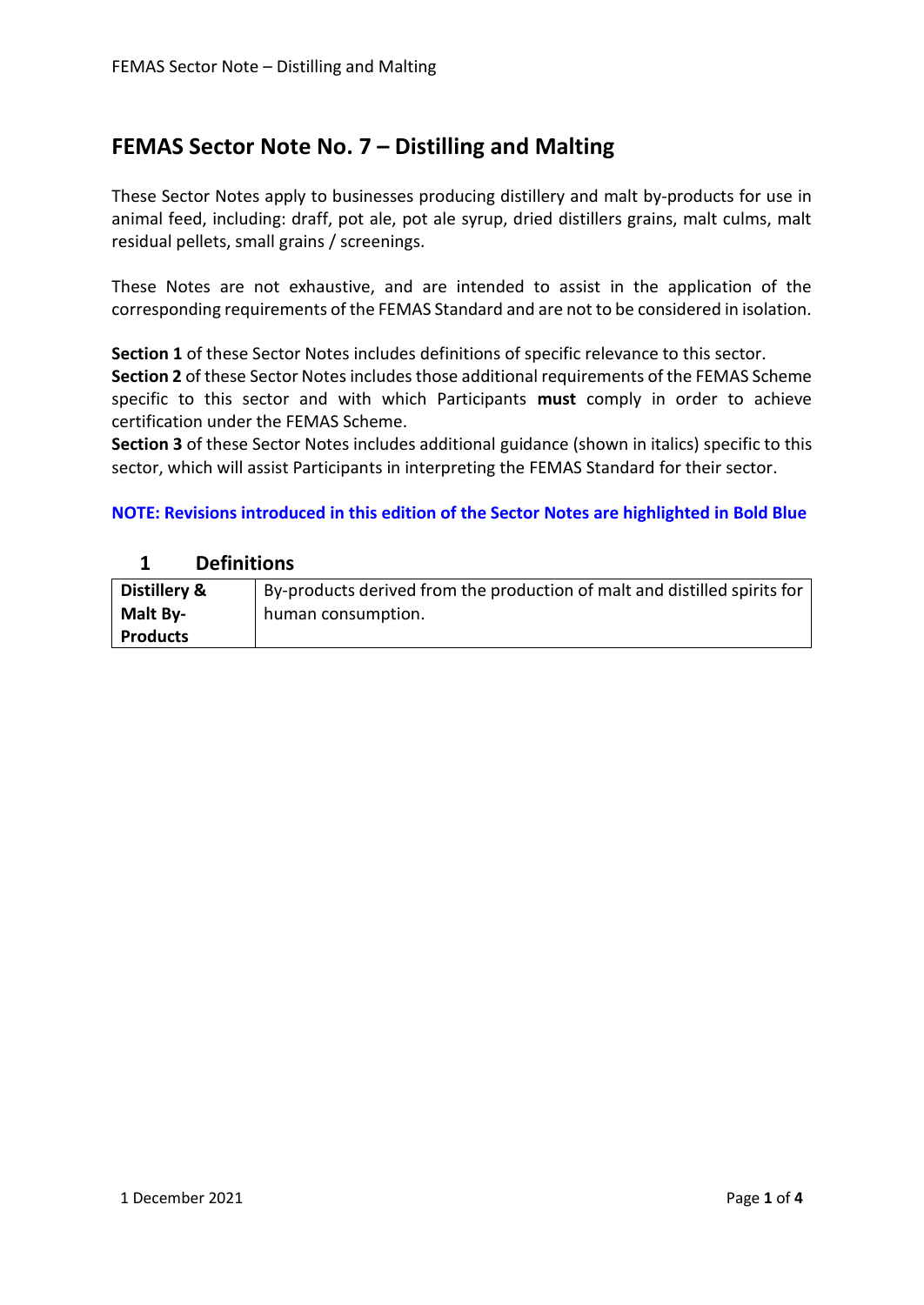## **2 Additional Sector-Specific Requirements**

| 15.2 | <b>Analysis Schedule</b> | Where smoke generated from peat burning is brought<br>into direct contact with the Malt, this must be |
|------|--------------------------|-------------------------------------------------------------------------------------------------------|
|      |                          | selected from the list of fuels in the Heat treatment<br>section of the Calculator.                   |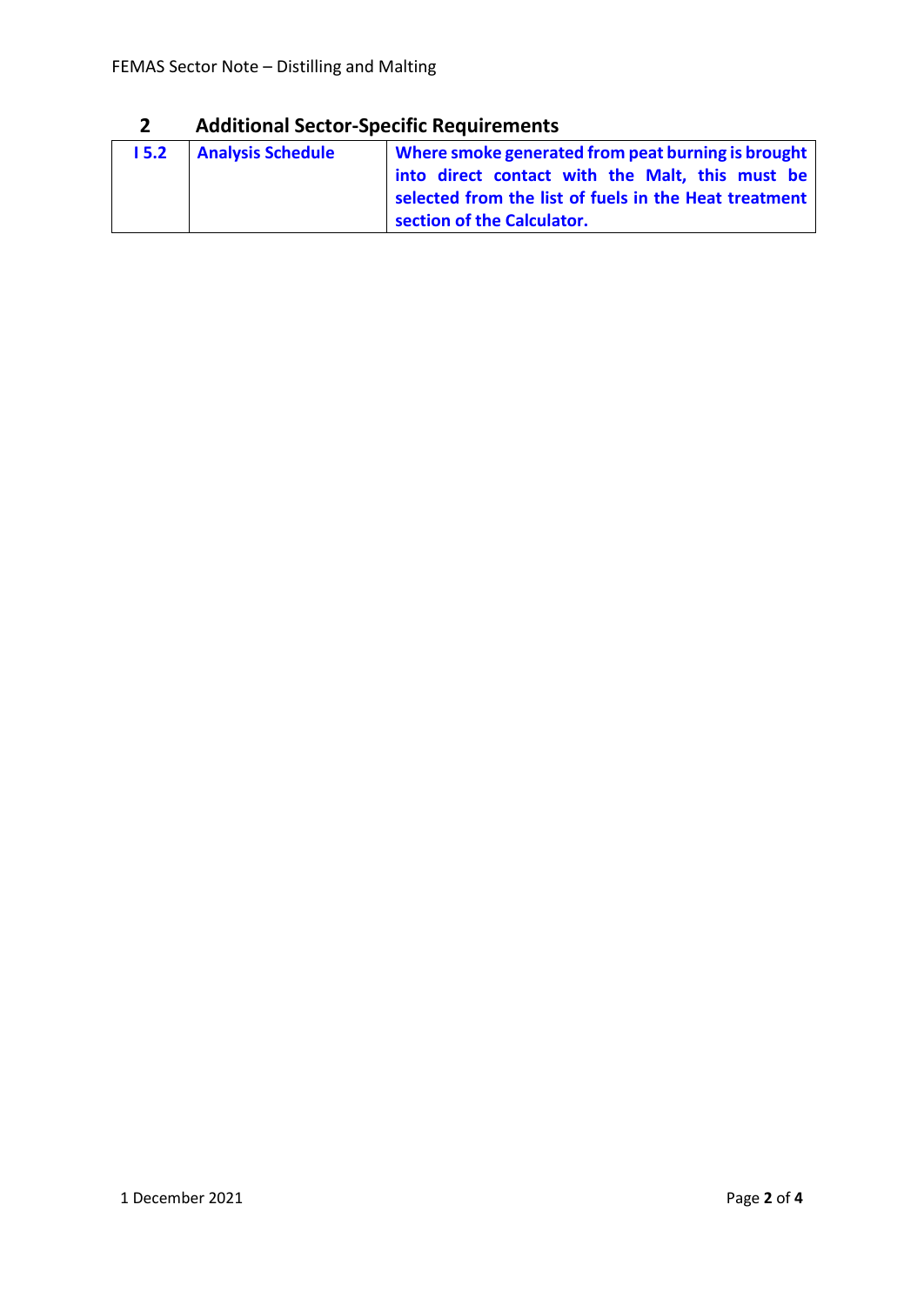| 3 | <b>Sector-Specific Guidance</b> |  |
|---|---------------------------------|--|
|---|---------------------------------|--|

| <b>B</b> 1.7 | <b>HACCP and Feed Safety</b>                      | Sector-specific potential hazards include but are not                                                                                                                                                                                                                                                                                                                                                                                                                                                                                                                                                                                                                                                                                                                                                                                                                                                                                                                                                                                                           |
|--------------|---------------------------------------------------|-----------------------------------------------------------------------------------------------------------------------------------------------------------------------------------------------------------------------------------------------------------------------------------------------------------------------------------------------------------------------------------------------------------------------------------------------------------------------------------------------------------------------------------------------------------------------------------------------------------------------------------------------------------------------------------------------------------------------------------------------------------------------------------------------------------------------------------------------------------------------------------------------------------------------------------------------------------------------------------------------------------------------------------------------------------------|
|              | <b>Risk Assessment</b>                            | limited to:                                                                                                                                                                                                                                                                                                                                                                                                                                                                                                                                                                                                                                                                                                                                                                                                                                                                                                                                                                                                                                                     |
|              |                                                   | Contamination or damage of raw materials<br>during drying undertaken by suppliers (e.g.<br>presence of partially combusted fuels, heavy<br>metals, Dioxins, PCBs and product burnt during<br>drying)<br>The presence of undesirable weed seeds<br>The Presence of N-nitrosodimethylamine<br>(NDMA)<br>The concentration of contaminants in by-<br>$\bullet$<br>products / co-products<br>Potential presence of Mycotoxins due to<br>$\bullet$<br>growing, harvest and storage conditions<br>The effect on the quality of water drawn from<br>$\bullet$<br>rivers and streams in times of spate or flooding<br>Traditional production methods for specialist Malt may<br>involve the burning of peat to give distinctive flavour to<br>certain brands of whisky. Potential hazards should be<br>considered where the smoke generated from peat<br>burning is brought into direct contact with the Malt. In<br>addition to potential chemical contaminants carried in<br>the smoke, the effect on palatability of feed smelling of<br>smoke should be considered. |
| E3           | <b>Third Party Contracted</b><br><b>Transport</b> | Bulk hauliers hired by a FEMAS Participant to carry Pot<br>Ale, which is to be transported for further processing<br>prior to being placed on the market as a feed, will be<br>considered by FEMAS to be raw material hauliers and<br>the requirements under E 3.1 therefore apply in these<br>circumstances.                                                                                                                                                                                                                                                                                                                                                                                                                                                                                                                                                                                                                                                                                                                                                   |
|              |                                                   | This activity should be included in the FEMAS<br>Participant's scope of certification.                                                                                                                                                                                                                                                                                                                                                                                                                                                                                                                                                                                                                                                                                                                                                                                                                                                                                                                                                                          |
| F1.1         | <b>Feed Specification</b>                         | Sensitivity to copper toxicity in feed varies by species.<br>Where copper is a hazard, the specification of<br>distillery co-products should therefore include the<br>range of copper content in the feed.                                                                                                                                                                                                                                                                                                                                                                                                                                                                                                                                                                                                                                                                                                                                                                                                                                                      |